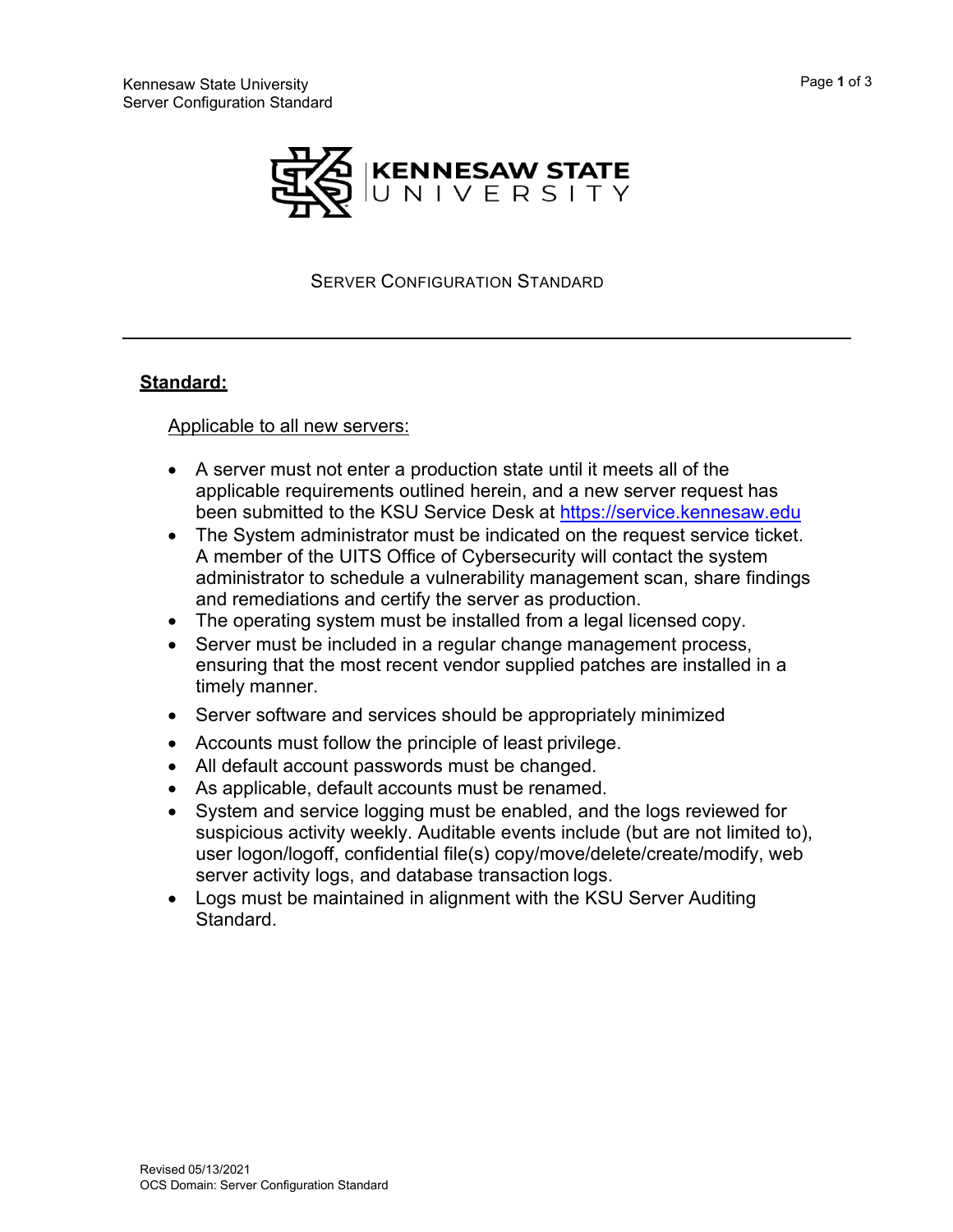- All file servers must have an endpoint security product installed which is updated regularly.
- All DNS record updates and DNS hosting requests must be submitted via the KSU Service Desk at https://service.kennesaw.edu.
- Server & service downtime must be scheduled with impacted users whenever possible. Please notify the UITS Service Desk at https://service.kennesaw.edu in the event of extended downtime.
- Effective June 30, 2020 all servers must only be remotely manageable via VPN withMultifactor Authentication.
- FTP & Telnet hosting is restricted. Inquiries regarding this type of hosting should be directed to the KSU Service Desk at https://service.kennesaw.edu

## Additional Requirements for Class-A & B Servers\*:

- Server must be in an UITS enterprise data center which is connected to an uninterruptible power supply (UPS) and maintained for battery life and runtime regularly.
- Server must be in an UITS enterprise data center which is secured in such a way to allow auditing of individuals entering the room.

\* Server classifications, including Class A and Class B, are available via the *KSU Policy Resources* link on [https://policy.kennesaw.edu](https://policy.kennesaw.edu/)

## **External Documents and References:**

- Windows Server Security Best [Practices](http://uits.kennesaw.edu/ocs/policy/directory.php)
- OS X [Server Security](http://uits.kennesaw.edu/ocs/policy/directory.php) Best Practices
- Linux Server Security Best [Practices](http://uits.kennesaw.edu/ocs/policy/directory.php)

Current versions of these documents are available via the UITS OCS website at<http://uits.kennesaw.edu/infosec/>